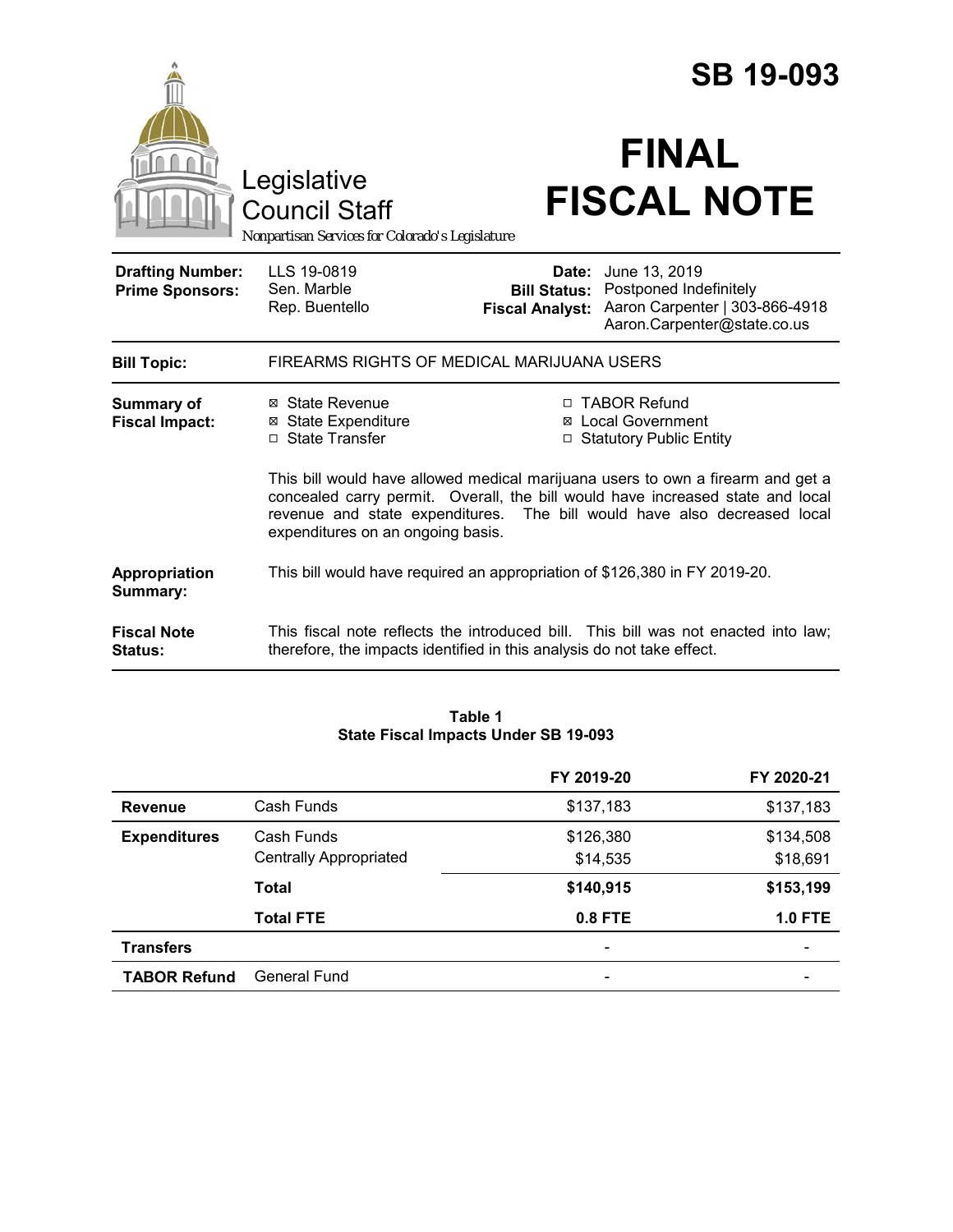# **Summary of Legislation**

This bill allows medical marijuana patients to possess weapons and to get a concealed carry permit, as described below.

**Possession of a weapon by previous offender.** Under current law, an individual commits anywhere between a class 6 felony to a class 4 felony, depending on the circumstances of the crime, if he or she is in possession of a weapon and has been convicted of a felony or conspiracy to commit a felony under Colorado law, another state's law, or federal law. This bill clarifies a person is not prohibited from carrying a weapon if the person was convicted under federal law for possession or use of medical marijuana that would be legal under the Colorado Constitution.

**Concealed carry permits.** Under current law, a sheriff cannot issue a concealed carry permit if the applicant is not allowed to carry a gun under Colorado or federal law or if the person is an unlawful user of a controlled substance under federal law. The bill clarifies that the person is not considered to be ineligible under federal law to possess a firearm or considered to be an unlawful user of a controlled substance because of the possession or use of medical marijuana allowed under the Colorado Constitution.

**Confidentiality in background checks.** Finally, the bill clarifies that the Colorado Department of Public Health and Environment (CDPHE) cannot provide any confidential information from the medical marijuana registry to law enforcement agency for the purpose of a background check on the transfer of firearms.

# **Comparable Crime Analysis**

Legislative Council Staff is required to include certain information in the fiscal note for any bill that creates a new crime, changes the classification of an existing crime, or changes an element of an existing crime. The following sections outline data on crimes that are comparable to the offense in this bill and discuss assumptions on future rates of criminal convictions under the bill.

**Prior conviction data.** This bill allows a medical marijuana user to possess a firearm, which, under current law, would be a class 6 felony to a class 4 felony depending on the circumstances of the crime. From the last three fiscal years, 1,582 individuals have been convicted and sentenced for this existing offense. Of the persons convicted, 1,506 were male, and 76 were female. Demographically, 1,053 were White, 382 were African American, 120 were Hispanic, 11 were Asian, 5 were American Indian, 9 were classified as "Other", and 2 did not have a race identified. Offenders convicted for possession of a weapon by a previous offender may be sentenced to the Department of Corrections or sentenced to county jail with an additional sentence to probation. In the last three fiscal years, there were 983 cases sentenced to DOC and 210 cases sentenced to jail. The remaining cases received alternative sentences outside the DOC or county jail. It is unknown how many of these convictions were the result of only being convicted or adjudicated for possessing or using medical marijuana under federal law.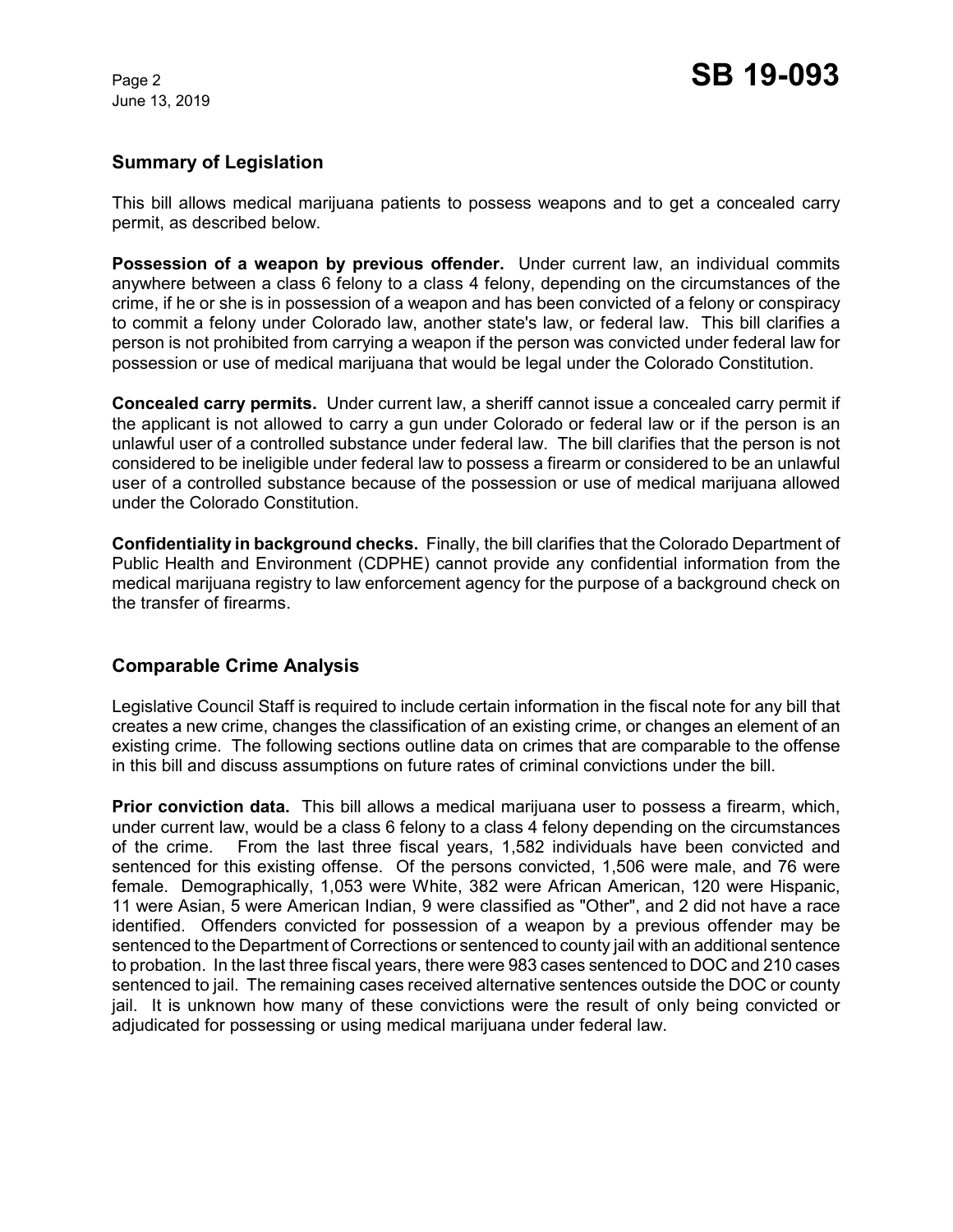# **Background and Assumptions**

**Background checks for transfer of guns.** Under current law, a transfer of a firearm requires a background check before the transfer is completed through a federally licensed gun dealer, unless certain exemptions are met. Currently, the CDPHE does not provide any background information from the medical marijuana registry to law enforcement agencies for the purposes of criminal history checks, and background checks. Therefore, the CDPHE are currently compliant with the bill's requirements.

**Assumptions:** The fiscal note makes the following assumptions:

*Possession of weapons by a previous offender.* This bill will minimally decrease the number of cases, convictions, and sentences to the DOC or county jail for possession of a weapon by a previous offender.

*Number of concealed carry permits.* Of the Colorado population over the age of 21, about 6 percent have a concealed carry permit. It is assumed that out of the 82,971 currently registered individuals over the age of 21 on the medical marijuana registry, 5,226, or 6 percent, will apply for a new concealed carry permit in the first few fiscal years. Out of that, half will apply in FY 2019-20 and half will apply in FY 2020-21.

# **State Revenue**

Starting in FY 2019-20, this bill will increase state General Fund and Cash Fund revenue as described bellow.

**Fingerprint-based background checks — DPS.** Starting in FY 2019-20, this bill increases state cash fund revenue from fingerprint-based criminal history background checks credited to the CBI Identification Unit Cash Fund in the Department of Public Safety (DPS) by \$137,183 per year. This assumes 2,613 checks will be conducted each year in FY 2019-20 and FY 2020-21. The current fee for background checks is \$52.50, which includes \$22.00 for a Federal Bureau of Investigation (FBI) fingerprint based check, which is passed on to that federal agency. The federal portion of this fee is excluded from the state TABOR limit.

**Fee impact on SB19-093.** Colorado law requires legislative service agency review of measures which create or increase any fee collected by a state agency. These are current fees set administratively by DPS based on cash fund balance, estimated program costs, and the estimated number of permits. subject to the fee. The table below identifies the fee impact of this bill.Table 2 below outlines the fee impact on the bill.

| <b>Fiscal Year</b>      | <b>Type of Fee</b>                           | <b>Current</b><br>Fee | <b>Number</b><br><b>Affected</b> | <b>Total Fee</b><br>Impact |
|-------------------------|----------------------------------------------|-----------------------|----------------------------------|----------------------------|
| FY 2019-20              | Conceal Carry Permit- New Application        | \$52.50               | 2.613                            | \$137,183                  |
|                         |                                              |                       | <b>FY 2019-20 Total</b>          | \$137,183                  |
| FY 2020-21              | <b>Conceal Carry Permit- New Application</b> | \$52.50               | 2.613                            | \$137.183                  |
| <b>FY 2020-21 Total</b> |                                              |                       |                                  | \$137,183                  |

#### **Table 2 Fee Impact on SB19-093**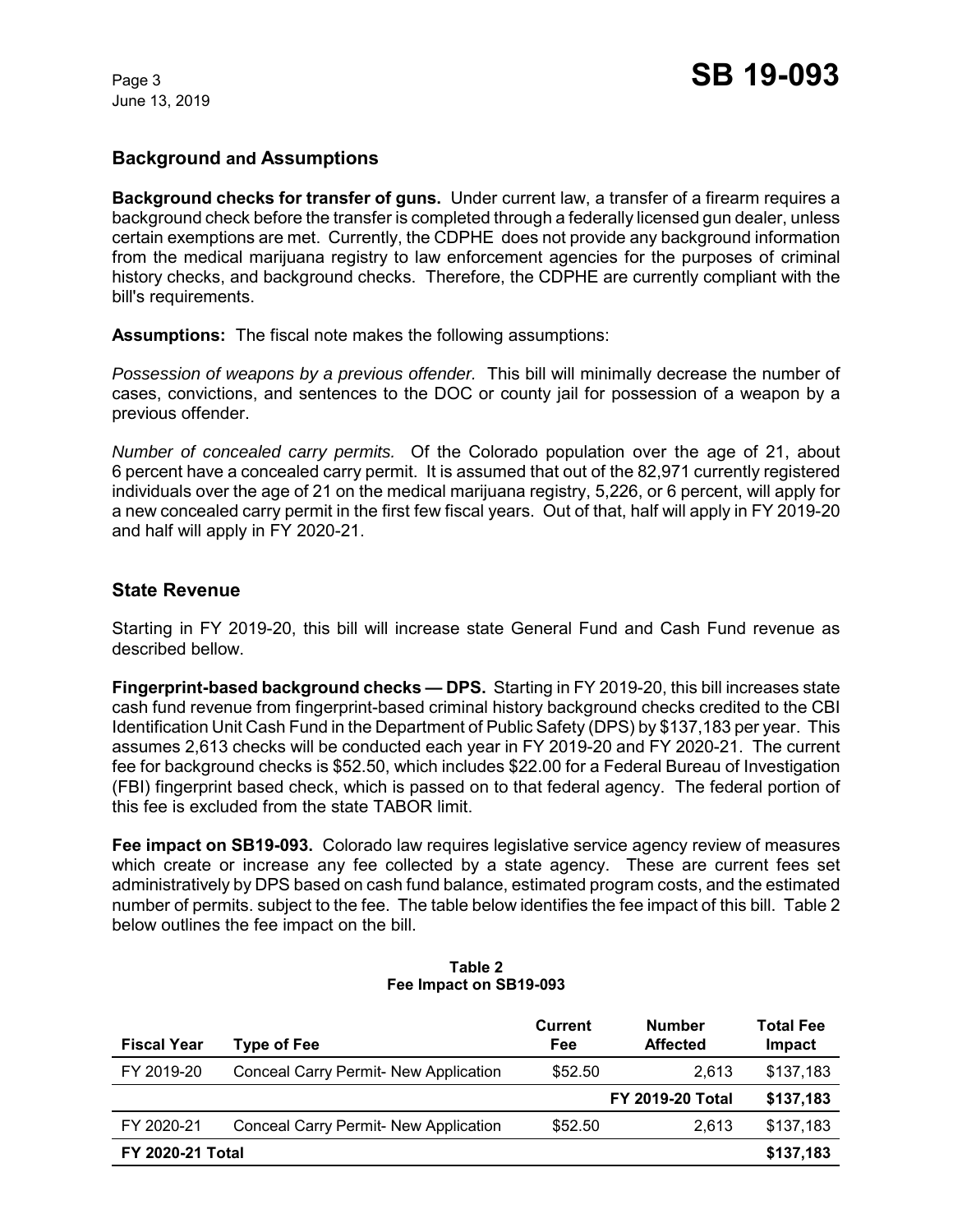**Criminal fines and court fees.** By modifying an existing felony offense, the bill may decrease state revenue from criminal fines and court fees by a minimal amount beginning in FY 2019-20, credited to the Fines Collection Cash Fund, various other cash funds in the Judicial Department, and the General Fund. Fine penalty for this offense may range from \$1,000 to \$500,000 depending on what felony level a person is convicted of. Additionally, court fees may be imposed on a case-by-case basis for a variety of court-related costs, such as probation supervision, drug surcharges, or late fees. Because the courts have the discretion of incarceration, imposing a fine, or both, a precise state revenue impact cannot be determined. Criminal fine and court fee revenue are subject to TABOR.

# **State Expenditures**

Starting in FY 2019-20, overall this bill increases state cash fund expenditures. DPS expenditures will increase by \$140,915 and 0.8 FTE in FY 2019-20 and \$153,198 and 1.0 FTE in FY 2020-21. Additionally, Judicial Department and agencies that provide representation to indigent persons expenditures will minimally decrease. General Fund expenditures in the Department of Corrections, may also decrease. These impacts are shown in Table 3 and are discussed below.

|                                                    | FY 2019-20 | FY 2020-21     |
|----------------------------------------------------|------------|----------------|
| <b>Department of Public Safety</b>                 |            |                |
| <b>Personal Services</b>                           | \$39,627   | \$52,267       |
| <b>Operating Expenses and Capital Outlay Costs</b> | \$5,463    | \$950          |
| Other Background Check Costs                       | \$23,804   | \$23,804       |
| FBI Pass-Through Fee                               | \$57,486   | \$57,486       |
| Centrally Appropriated Costs*                      | \$14.535   | \$18,691       |
| FTE - Personal Services                            | $0.8$ FTE  | $1.0$ FTE      |
| <b>Total Cost</b>                                  | \$140,915  | \$153,198      |
| <b>Total FTE</b>                                   | $0.8$ FTE  | <b>1.0 FTE</b> |

**Table 3 Expenditures Under SB 19-093**

*\* Centrally appropriated costs are not included in the bill's appropriation.*

**Personal services — DPS.** Beginning in FY 2019-20, DPS will require 0.3 FTE Fingerprint Examiner II and 0.2 FTE Data Specialist and 0.5 FTE Technician III to process the fingerprint background applications and concealed carry permit applications that the fiscal note assumes the bill will generate. These employees will undertake a one-time training session that costs \$1,000 per person. In FY 2019-20, the costs are prorated for an August 2 start date.

**Other costs.** The following costs are associated with each background check application: \$6.10 dedicated to equipment maintenance; \$1.55 for print digitization; \$0.88 to access the Colorado Crime Information Center for information pertinent to the background check; and \$0.58 printing and postage costs. Multiplied by the 2,613 concealed carry applications, this increases cost in the DPS by \$23,804 in FY 2019-20 and FY 2020-21.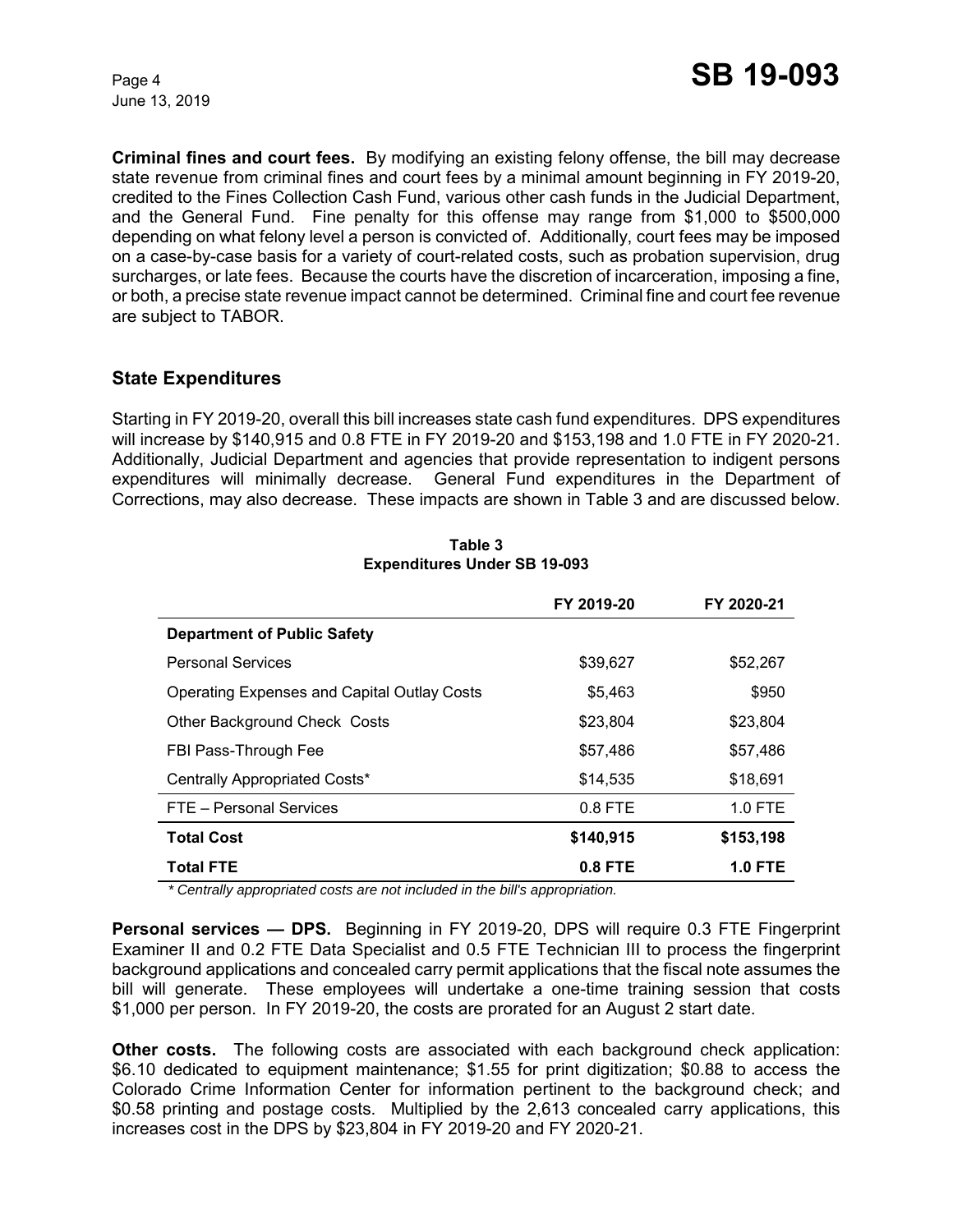**Federal Bureau of Investigation Pass-through — DPS.** The DPS passes \$22.00 of every application fee on to the federal government. Based on the number of applications estimated above, this equates to \$57,486 in FY 2019-20 and FY 2020-21.

**Centrally appropriated costs.** Pursuant to a Joint Budget Committee policy, certain costs associated with this bill are addressed through the annual budget process and centrally appropriated in the Long Bill or supplemental appropriations bills, rather than in this bill. These costs, which include employee insurance and supplemental employee retirement payments, are estimated to be \$14,535 in FY 2019-20 and \$18,691 in FY 2020-21.

**Judicial Department.** This bill will decrease costs and workload for the trial courts in the Judicial Department to process fewer criminal case filings for possession of a weapon. To the extent that the number of offenders sentenced to probation decreases, costs and workload in the Division of Probation will decrease. Costs and workload may also decrease in the agencies that provide representation to indigent persons, including the Office of the State Public Defender and the Office of Alternate Defense Council. Overall, these impacts are assumed to be minimal and a reduction in existing appropriations is not necessary.

**Department of Corrections.** To the extent that this bill decreases the number of persons sentenced to prison for the possession of a weapon by a previous offender, costs will decrease. However, based on the assumption section above, any decrease in expenditures is expected to be minimal.

### **Local Government**

Beginning in FY 2019-20, this bill is expected to increase local government revenue and decrease costs and workload as described below. The exact impact to a particular local government will vary as described below.

**Sheriff departments.** The bill increases fee revenue and workload for county sheriffs to process additional concealed carry permit requests. Currently, an individual pays a fee of no more than \$100 to apply for a new concealed carry permit and no more than \$50 to renew a concealed carry permit, not including the background check fee. Revenue from the fee is used to cover any administrative and training costs associated with granting the permit. The amount of the increase will vary by county depending on the increase in applications and the exact fees charged by that county.

**District attorneys.** By reducing the number of cases of possession of a weapon by a previous offender, the bill may decrease costs and workload for district attorneys. District attorney offices are funded by counties, with each county in a judicial district contributing based on its population.

**County jails.** Based on the assumptions listed above, the bill may decrease county jail costs. In the last three fiscal years, 210 cases of possession of a weapon by a previous offender had a jail sentence. However, because it is unknown how many of these cases happened because the individual was convicted or adjudicated by federal law for the use of medical marijuana, and that the courts have the discretion of incarceration or imposing a fine, the precise county impact cannot be determined. Under current law, the state reimburses county jails for housing state inmates. Based on a 2018 Joint Budget Committee Staff county jail survey, the average cost to house an offender in a county jail is \$98.83 per day, but varies significantly from \$43.65 to \$350.21 per day depending on the county. For the current fiscal year, the state reimburses county jails at a daily rate of \$54.93.